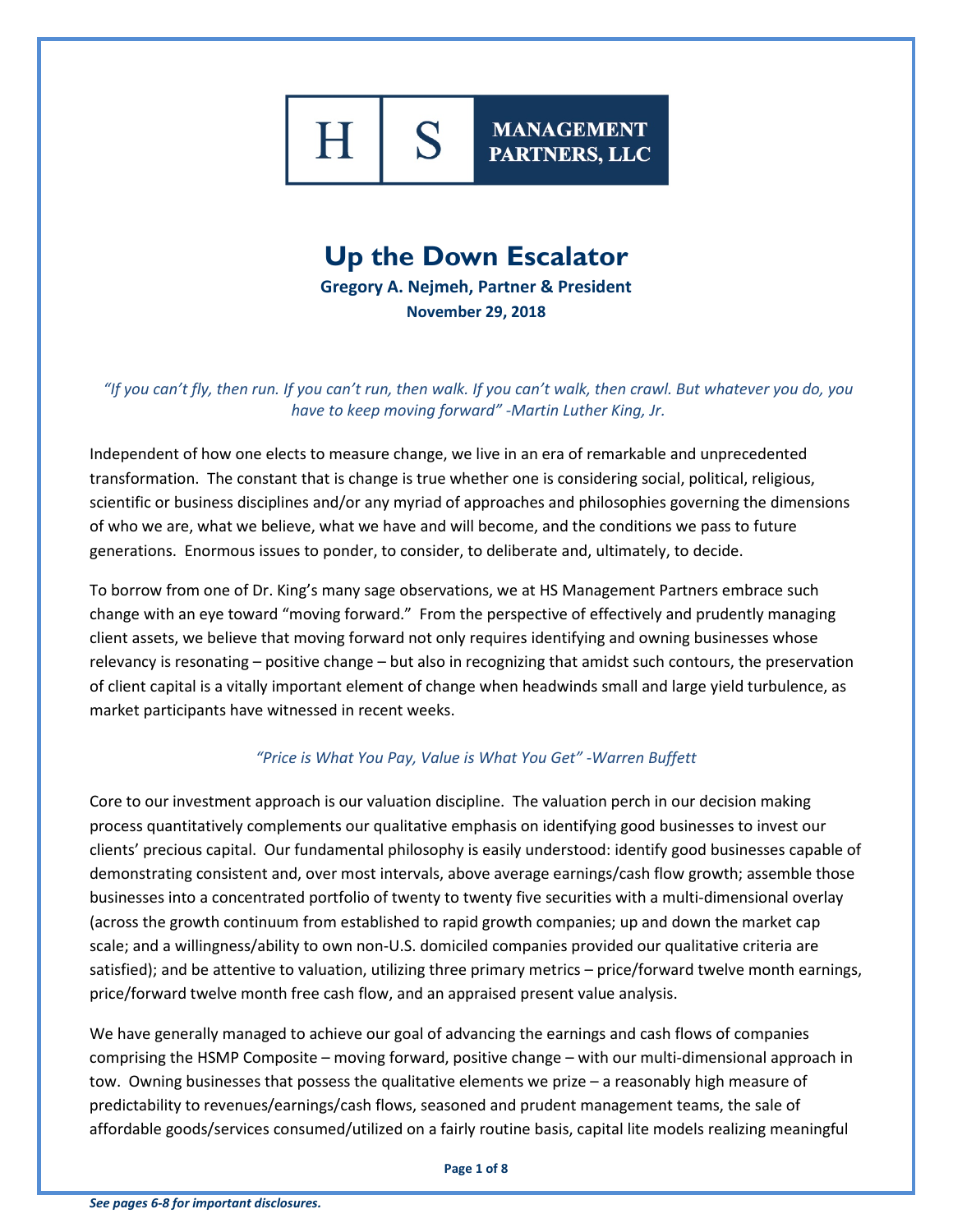free cash flow, the scale to engage developed as well as developing markets, among others – represents an integral first step in our process.



Chart 1 highlights the estimated earnings of Portfolio companies using HSMP quarterly data compared to that of quarterly operating results posted by constituents of the S&P 500 since 12/31/07. HSMP Portfolio companies in aggregate exhibited fairly consistent low double-digit growth by our estimates, and earnings grew – albeit very modestly – in 2008 when S&P 500 earnings were under considerable duress. On average, the aggregate company earnings underlying the HSMP composite have advanced at a rate approximately 400 basis points greater than that of the S&P 500 with less variability around the mean.

We remain mindful of Buffett's thoughts on the distinction between price and value, the former a moment in time subject to decision makers opining on the daily scale that is the arena for a given security, the latter a measure of the enduring cash flows an enterprise is capable of harvesting in all seasons. Indeed, and as Buffett also observed, we believe value and growth are joined at the hip. While the world of investing is routinely placed in discrete silos – asset allocation models essentially and effectively invite tidy categorization – ours has always been a benchmark agnostic approach, one in which we attempt to deliver positive absolute returns and anticipate that such positive returns will translate to attractive relative returns long term.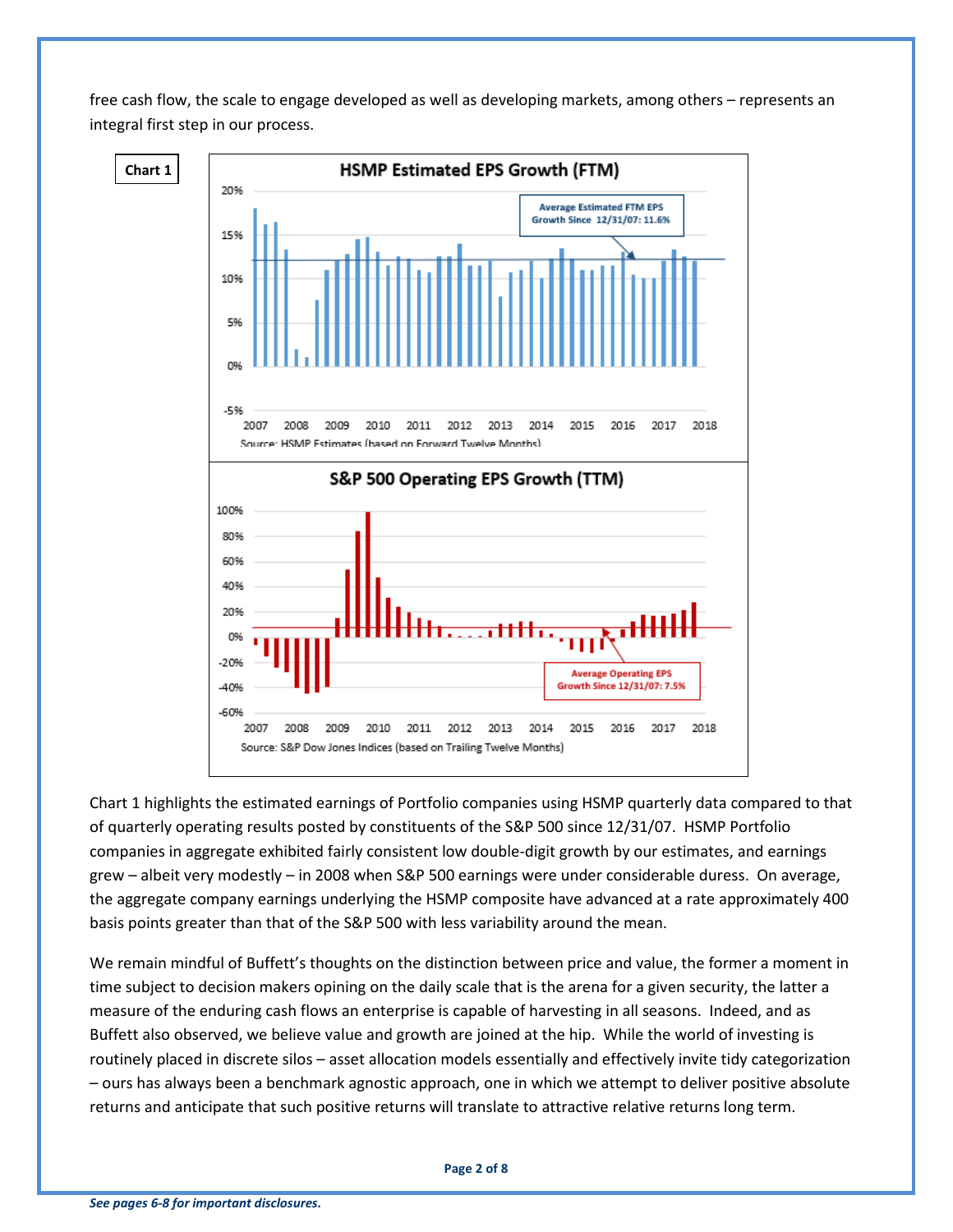

Note: Chart produced by Informa Investment Solutions using quarterly performance data (gross-of-fees) provided by HSMP for the HSMP Composite. The risk benchmark used in this analysis is the Russell 1000 Growth Index. Past performance is not indicative of future results. Please refer to pages 6-8 for additional performance information.

Our body of work – our since inception performance – is shown in Chart 2. Notwithstanding the humbling nature of the investment profession, we are proud of our long term track record, and we've managed to realize above average returns while accepting below market risk – not in every month or quarter or even year, though over time. We believe our valuation discipline serves clients well over the course of a full market cycle, though markets can go through extended stretches when business quality and valuation is less highly appreciated among investors – so called risk on periods – and times when those attributes are more highly sought– risk off intervals. We're not prescient enough to know when the mood favoring valuation is likely to change, though we are seasoned enough to know we'll never time such intervals with accuracy and reasoned enough to know valuation sooner or later ultimately matters.



**Page 3 of 8**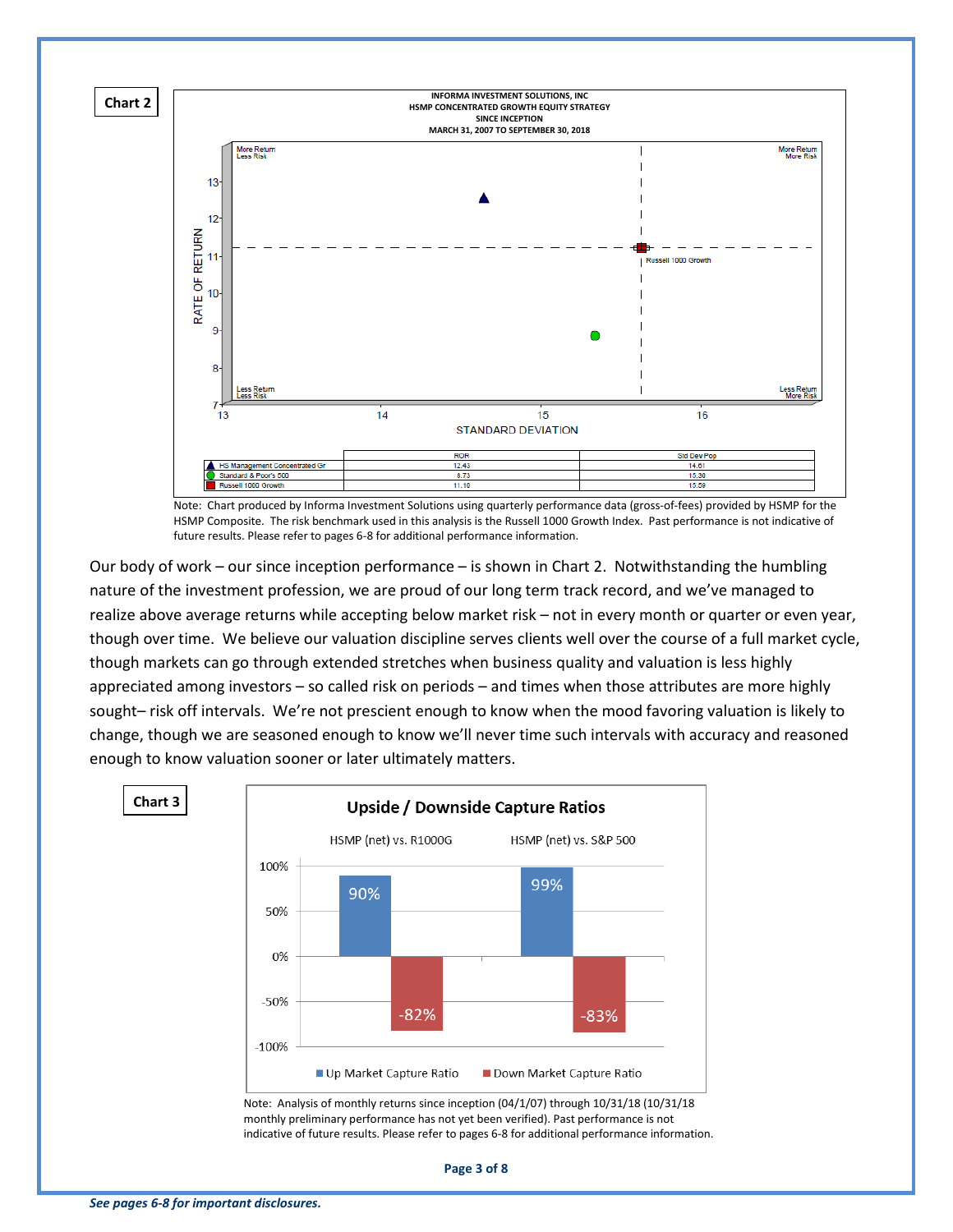Portfolio returns are invariably a compilation of the degree to which we participate in up markets (upside capture ratio) as well the extent to which we preserve capital in tougher market climates (downside capture ratio), per Chart 3. And while we recognize the market has been decidedly risk on in the past six years – the S&P 500 exhibited two declines and the Russell 1000® Growth only one over the 23 quarter interval dating to the 1Q 2013 – October and early/mid November presented a heightened aversion to risk. We believe that the importance we assign to valuation has served clients well on a relative basis during what has been a less than joyous start to the holiday season. Stated differently, our ability to walk Up the Down Escalator has been recently tested, and we're pleased to share that we haven't forgotten the steps even though we're somewhat out of practice given the risk on orientation which has permeated markets with scant interruption in recent years (see Chart 4).



through 3Q 2018. Please refer to pages 6-8 for additional performance information.

**Page 4 of 8**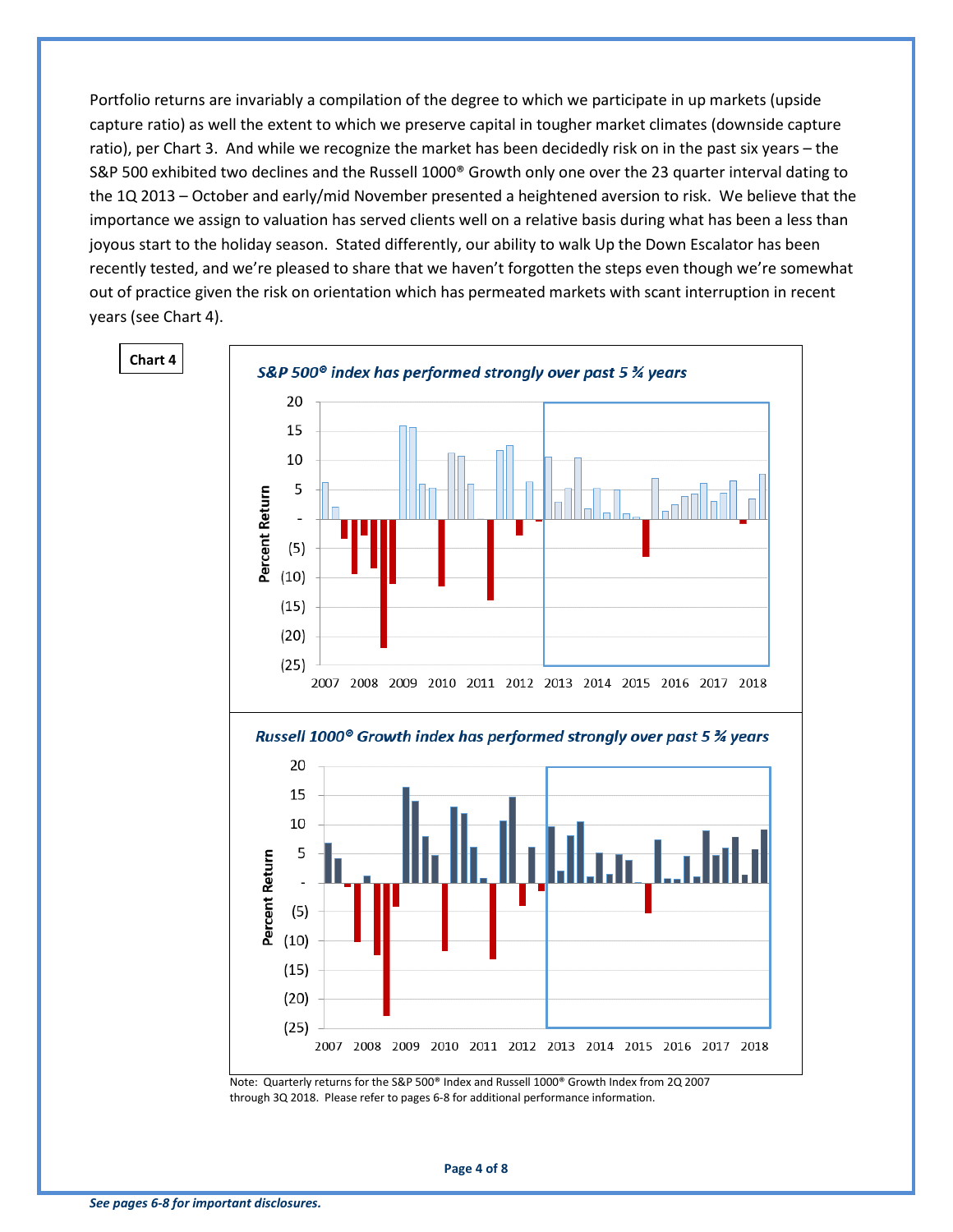## *Past performance is not indicative of future results…nor are Past conditions indicative of future conditions*

The markets recently eclipsed the ten year anniversary of one of the more climatic events of The Great Recession, the September, 2008 demise of Lehman Brothers. Within four months, in March, 2019, the markets will cheer the ten year anniversary of a more welcome, celebratory milestone – the start of what has been a relentless bull market advance in asset values generally, and equity markets specifically. Aggressive global central bank cooperation fostered an age of abundant money supply, and such synchronized efforts led to a pronounced reduction in interest rates across the yield curve. Such "easy money" eventually resuscitated moribund developed and developing economies, and though the pace was uneven and initially slower (notably here in the U.S.), the trajectory both domestically and overseas quickened in late '17 and the first half of '18. Fiscal stimulus in the U.S. and a series of initiatives intended to lessen regulation proved powerful tonic for what was a steadily growing economy, and U.S. GDP eclipsed 4% in the 2Q 2018, a high level of economic output for a seemingly mature economy facing structural/demographic headwinds. Lower rates also translated to meaningfully higher price/earnings (P/E) multiples; the combination of rising earnings and rising P/Es yielded a certain common stock nirvana. Yes, the markets have done much celebrating in the last ten years, and with and for good reason.

We would like to see the party continue, and perhaps hospitable tailwinds will persist. That said, we are aware that the conditions that contributed to the rapid descent of '08 and the sustained ascent since March '09 likely won't last forever; past conditions are not indicative of future conditions any more so than investment returns.

Our investment tagline rings as true today as the day we opened our door to clients: "Investment Styles Ebb and Flow…Fundamentals Never Go Out of Favor." The fundamental precepts of identifying good businesses, of continuously advancing the earnings and cash flow stream, and of maintaining resolve with regard to valuation will remain principled HSMP tenets within an ever evolving landscape. We'll continue to don our best footwear so as to ride the elevator up and down as change takes hold, all the while applying our reasoned judgement to the attainment of our client objectives by pursuing a path to move forward.

A Happy Holiday Season to all.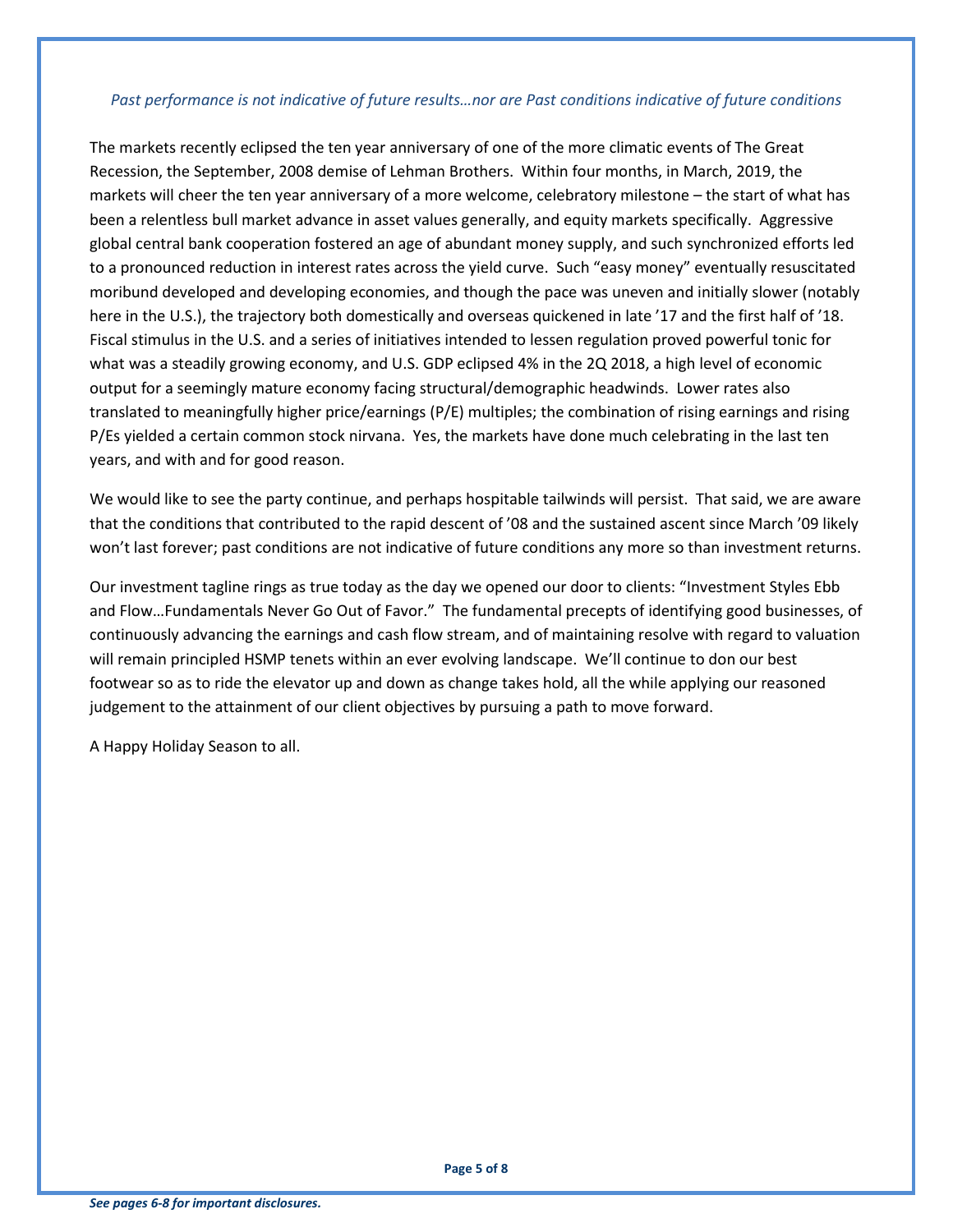#### **GIPS Disclosure**

|             | <b>Firm</b>                 | <b>Composite</b>                     |                                     | <b>Performance Results</b> |             |                      |                        |                                | <b>3-Year Annualized Std Deviation</b> |                      |                             |
|-------------|-----------------------------|--------------------------------------|-------------------------------------|----------------------------|-------------|----------------------|------------------------|--------------------------------|----------------------------------------|----------------------|-----------------------------|
| Year<br>End | <b>Assets</b><br>(millions) | <b>Assets</b><br>(USD)<br>(millions) | <b>Number of</b><br><b>Accounts</b> | Composite                  |             |                      | <b>Russell</b>         | Composite                      |                                        |                      | <b>Russell</b>              |
|             |                             |                                      |                                     | <b>Gross</b>               | <b>Net</b>  | S&P 500 <sup>®</sup> | $1000^\circ$<br>Growth | <b>Dispersion</b><br>(Std Dev) | Composite<br><b>Gross</b>              | S&P 500 <sup>®</sup> | 1000 <sup>®</sup><br>Growth |
| $30 - 18$   | 3,985                       | 3,733                                | 255                                 | 7.07%                      | 6.89%       | 7.71%                | 9.17%                  | .22                            | 9.32                                   | 9.06                 | 10.02                       |
| $20 - 18$   | 3.837                       | 3,625                                | 256                                 | 2.79%                      | 2.62%       | 3.43%                | 5.76%                  | .19                            | 10.48                                  | 10.02                | 10.90                       |
| $10 - 18$   | 3.765                       | 3,602                                | 249                                 | (4.78%)                    | $(4.94\%)$  | (0.76%)              | 1.42%                  | .04                            | 10.40                                  | 10.11                | 10.87                       |
| 2017        | 4,028                       | 3,840                                | 236                                 | 33.87%                     | 33.06%      | 21.83%               | 30.21%                 | .46                            | 9.61                                   | 9.92                 | 10.54                       |
| 2016        | 3,446                       | 3,269                                | 199                                 | 6.92%                      | 6.25%       | 11.96%               | 7.08%                  | .10                            | 10.72                                  | 10.59                | 11.15                       |
| 2015        | 3.143                       | 3.014                                | 176                                 | 3.94%                      | 3.32%       | 1.38%                | 5.67%                  | .81                            | 11.03                                  | 10.48                | 10.70                       |
| 2014        | 3,295                       | 3,193                                | 148                                 | 13.06%                     | 12.39%      | 13.69%               | 13.05%                 | .26                            | 9.85                                   | 8.98                 | 9.59                        |
| 2013        | 2.392                       | 2.298                                | 136                                 | 31.76%                     | 31.04%      | 32.39%               | 33.48%                 | .09                            | 12.26                                  | 11.94                | 12.18                       |
| 2012        | 1,622                       | 1,616                                | 94                                  | 28.86%                     | 28.16%      | 16.00%               | 15.26%                 | .15                            | 13.82                                  | 15.09                | 15.66                       |
| 2011        | 884                         | 880                                  | 72                                  | 5.55%                      | 5.00%       | 2.11%                | 2.64%                  | .11                            | 15.81                                  | 18.70                | 17.76                       |
| 2010        | 531                         | 528                                  | 46                                  | 17.13%                     | 16.44%      | 15.06%               | 16.71%                 | .28                            | 19.54                                  | 21.85                | 22.11                       |
| 2009        | 292                         | 290                                  | 32                                  | 35.91%                     | 35.06%      | 26.46%               | 37.21%                 | .33                            |                                        |                      |                             |
| 2008 **     | 172                         | 152                                  | 27                                  | (34.49%)                   | $(34.80\%)$ | $(37.00\%)$          | $(38.44\%)$            | N.A.                           |                                        |                      |                             |
| 2007*       | ۰                           | 6                                    | 5 or fewer                          | 16.84%                     | 16.08%      | 4.83%                | 10.51%                 | N.A.                           |                                        |                      |                             |

### **HS Management Partners, LLC Concentrated Quality Growth Composite Annual Disclosure Presentation**

\* Performance shown for 2007 is from April 1, 2007 through December 31, 2007.

\*\* HS Management Partners, LLC charges its fees quarterly in arrears and therefore no significant fees were charged to client accounts in the first quarter of 2008. Had a modeled fee of 0.90% per annur been applied, the net of fee return for the first quarter of 2008 would be (10.82%).

N.A. - Information is not statistically meaningful due to an insufficient number of portfolios (5 or fewer) in the Composite for the entire year.

The HS Management Partners Concentrated Quality Growth Composite includes all fully discretionary, actively managed, fee paying accounts which employ our style of investing in 20-25 quality growth businesses. These accounts must have a market value exceeding \$500,000 at the time of initial inclusion in the Composite and have a market value exceeding \$300,000 to maintain inclusion.

Accounts that have contributions/withdrawals of areater than 10% of their market value (at the time of the cash flow) shall be excluded from Composite membership. Accounts that are not actively managed according to the intended strategy are excluded at the end of the last full day in which they last met the inclusion criteria. Accounts are reinstated into the Composite on the first day after the account again meets our inclusion criteria. Prior to April 1, 2009, our inclusion and exclusion criteria were applied on a monthly basis, rather than daily. Additional information regarding the treatment of significant cash flows is available upon request. Also available upon request are policies for valuing portfolios, calculating performance, and preparing compliant presentations.

For benchmark purposes, the Composite is compared to the S&P 500<sup>o</sup> and Russell 1000<sup>o</sup> Growth indices, however, the Composite may contain securities not represented in either or both indices. The HS Management Partners Concentrated Quality Growth Composite was created January 1, 2008. Prior to January 1, 2008 the accounts in the Composite were non-fee paying individual accounts managed by Harry Segalas in accordance with H5 Management Partners' investment policies, becoming H5 Management Partners accounts in December 2007. Prior to July 1, 2011, the H5 Management Partners Concentrated Quality Growth Composite was known as the HS Management Partners Concentrated Growth Composite.

The Composite Dispersion presented is an asset-weighted standard deviation calculated using aross performance results for accounts included within the Composite for the entire period.

HS Management Partners, LLC claims compliance with the Global Investment Performance Standards (GIPS®) and has prepared and presented this report in compliance with the GIPS® standards. HS Management Partners, LLC has been independently verified for the period January 1, 2008 through September 30, 2018. Verification assesses whether (1) the Firm has complied with all the composite construction requirements of the GIPS® standards on a firm-wide basis and (2) the Firm's policies and procedures are designed to calculate and present performance in compliance with the GIPS® standards. The Concentrated Quality Growth Composite has been examined for the period January 1, 2008 through September 30, 2018. The verification and performance examination reports are available upon request.

The performance track record from April 1, 2007 through December 31, 2007 has been examined by Ashland Partners & Company LLP and is compliant with the portability requirements of the GIPS® standards. A copy of the verification report is available upon request.

HS Management Partners, LLC is an independent SEC registered investment advisor (SEC registration does not imply a certain level of skill or training). The Firm maintains a complete list and description of composites, which is available upon request. Results are based on fully discretionary accounts under management, including those accounts no longer with the Firm. Past performance is not indicative of future results

The U.S. Dollar is the currency used to express performance. When international ordinary shares or ADRs are held in portfolios in the Composite, performance is shown net of foreign withholding taxes. Returns are presented gross and net of management fees and include the reinvestment of all income. Net of fee performance was calculated using actual management fees. Prior to January 1, 2008, a representative fee of 0.90% annually was applied to the individual accounts in the Composite managed by Harry Segalas. Additional information regarding the policies for calculating and reporting returns is available upon request. Policies governing compliance with the GIPS® Standards were followed in establishing HS Management Partners' performance record and the accounts to be included therein. In that regard, certain individual accounts managed by Harry Segalas were excluded from the Composite because of material differences in the management style of those accounts and HS Management Partners' investment policies. The GIPS® standards were applied retroactively for the purposes of computing 2007 performance, and are being applied prospectively in a consistent manner.

Investment advisory fees are charged as a percentage of on an account's assets under management. The annual fee schedule for accounts that are at least \$10 million under management is as follows: 0.90% on first \$25 million, 0.70% on next \$25 million and 0.50% on the balance. Accounts below \$10 million pay the greater of 1% or \$10,000. Actual investment advisory fees may deviate from the above fee schedule at the Firm's sole discretion. Please refer to our Form ADV for more information related to our fees.

**Page 6 of 8**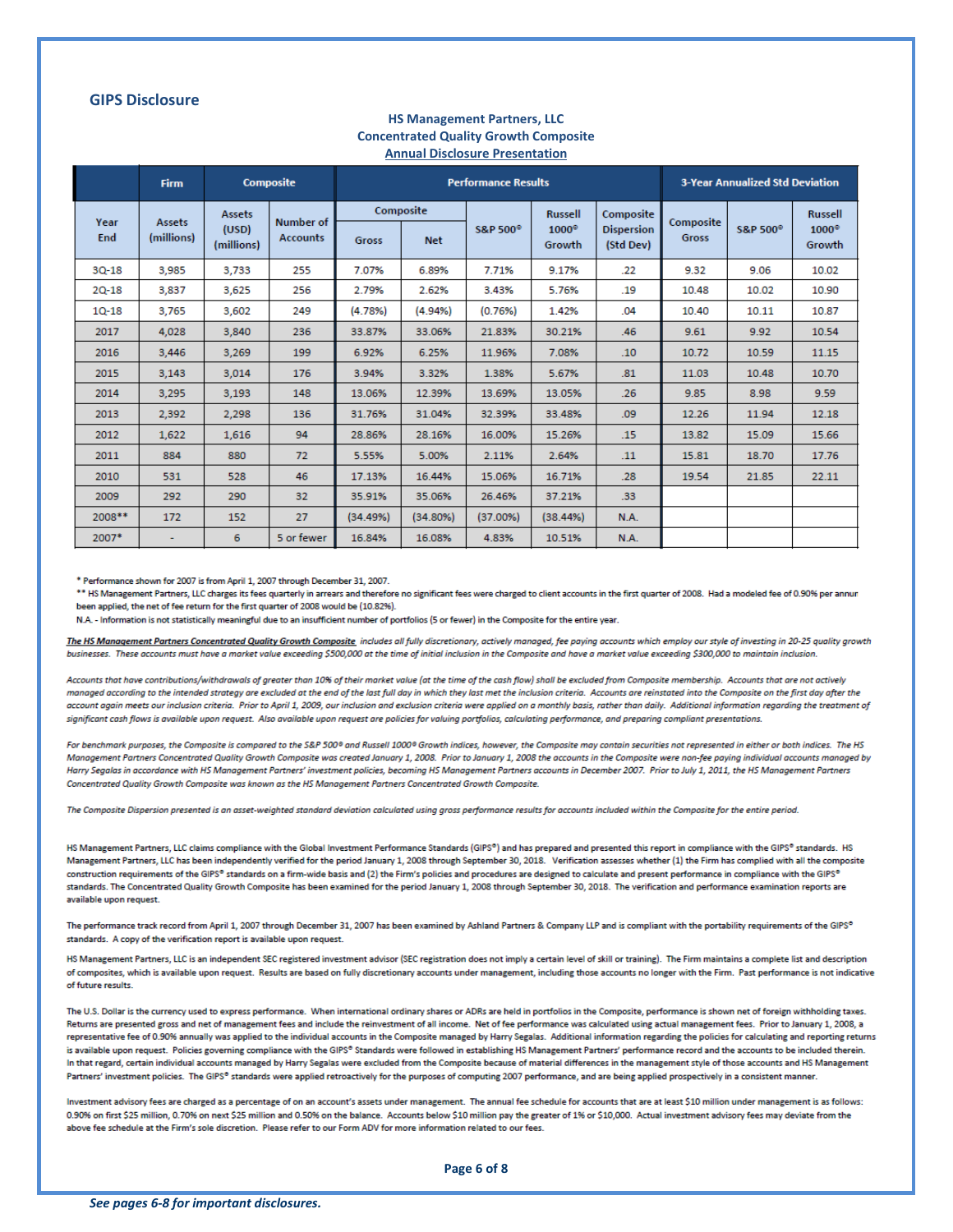#### *IMPORTANT DISCLOSURES*

*When we use (1) "HSMP" or "HS Management Partners" or "Firm" or "we" or "us" or "our" in this document, we are referring to HS Management Partners, LLC; (2) "Composite" or "Portfolio" or "HSMP Portfolio," we are referring to our HS Management Partners Concentrated Quality Growth Composite; (3) "net-of-fees," we mean net of our investment advisory fees and net of trading costs only; and (4) "gross of fees," we mean net of trading costs only (the performance does not reflect the payment of advisory fees and so actual client returns will be reduced by advisory fee payments). This piece represents the opinion of HSMP as of the date of this document based on our understanding of market conditions and reported information about benchmark indices and the companies that are or were in our Composite. It contains certain forward-looking statements that are by their very nature uncertain and based on our assumptions, such as when we refer to possible, future or estimated price-earnings (P/E) ratios, earnings-per-share (EPS), or free cash flows of a company, or possible future market conditions. There can be no assurance that forward looking statements will prove to be accurate as actual results and future events could differ materially from our assumptions. The opinions stated here are subject to change without notice and are provided solely for purposes of illustration or discussion; they should not be used as the basis for making investment decisions and should not be construed as a recommendation to invest in equities or in the market or to buy or sell any particular security.* 

*The performance data in this piece should not be taken as an indication of how the performance of the Composite or of a client account will be in the future. Past performance is not indicative of and does not guarantee future results. Client account performance may vary from that of the Composite or from that of other client accounts for reasons such as client restrictions, type and size of the account, timing and market conditions at the account's inception and further contributions or withdrawals, timing and terms of trade execution orders, market conditions at the time of investment, and client directed brokerage and commission recapture instructions. In addition, there are meaningful differences between the S&P 500® and Russell 1000® Growth indices and our Composite and client accounts, such as in terms of composition, concentration, and volatility, that should be considered when comparing performance. Investment in securities involves significant risks that clients should be prepared to bear, including the risk of loss of the original amount invested. While we believe that our investment strategy will produce desired returns, there can be no assurance that HSMP will achieve its investment objective or will be successful in implementing its investment strategy. We encourage you to refer to our Firm Brochure (Form ADV Part 2A, which is available on our website www.hsmanage.com or upon request at 212.888.0060) for important information regarding our business, investment strategy (including portfolio construction, concentration and turnover), and some material risks applicable to our investment strategy and approach.* 

*HSMP claims compliance with the Global Investment Performance Standards (GIPS®). For the purpose of complying with GIPS®, HS Management Partners defines itself as HS Management Partners, LLC, an independent SEC registered investment adviser. (SEC registration does not imply any certain level of skill or training.) The Composite includes all fully discretionary fee paying accounts which employ our style of investing in 20 to 25 quality growth businesses. These accounts must have a market value of greater than \$500,000 at the time of initial inclusion, including those accounts no longer with the Firm. The U.S. Dollar is the currency used to express performance. For more information and/or list of composite descriptions, please contact us at 212.888.0060.* 

*For benchmark purposes, the Composite is compared to the S&P 500® and Russell 1000® Growth indices. Such comparisons are provided for market context only, and there are meaningful differences between the Composite and the S&P 500® and Russell 1000® Growth indices that should be considered when comparing performance (such as in terms of composition, concentration and volatility). The S&P 500® Index is an unmanaged capitalization-weighted index of 500 stocks designed to measure performance of the broad domestic economy through changes in the aggregate market value of 500 stocks representing all major industries. The Russell 1000® Growth Index measures the performance of those Russell 1000 companies with higher price-to-book ratios and higher forecasted growth values. The Composite can contain securities not represented in either or both indices, and neither index bears fees and expenses and investors cannot invest directly in either of them. Also, the average market capitalization of companies in the Composite will likely differ from that of either index. In addition, the Composite is much more concentrated than either index in terms of companies and sectors, and the volatility of the Composite may be greater or less than that of either index. Furthermore, market or economic conditions may affect positively or negatively the performance of the Composite but not the indices, which do not bear market risk. Moreover, the performance of the Composite may vary from that of the indices due to the performance of stocks held in the Composite but not included in the indices and vice versa.* 

*In addition to the above, please note: (1) During certain transitional periods of selling or buying a security or due to some corporate actions such as spinoffs, or due to some other factors, client portfolios may hold more or less than 20 to 25 securities. (2) The bottom portion of Chart 1 was produced by S&P Dow Jones Indices and has not been verified by HSMP. (3) The following definitions from Informa Investment Solutions apply to Chart 2: (i) rate of return (ROR) refers to performance annualized for time periods exceeding one year and*